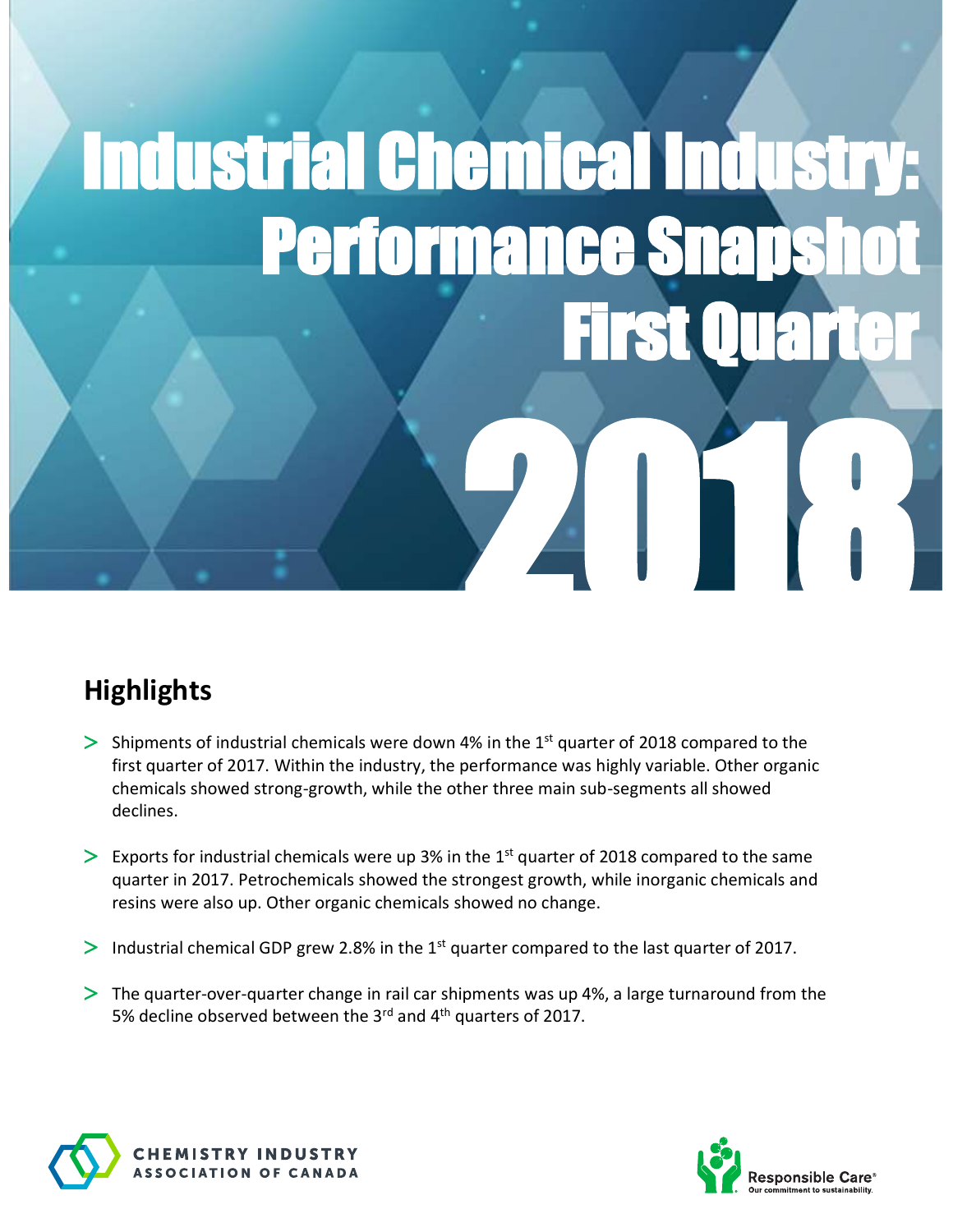## Industrial Chemical Industry: Performance Snapshot



## **Shipments**

Shipments in dollar terms for the industrial chemical industry declined by 4% in the  $1<sup>st</sup>$  quarter of 2018 compared to the same quarter in 2017. Other organic chemicals showed very strong growth (23%) while the other three sub-segments all showed declines.



**Figure 1: Change in shipment value, 1 st quarter of 2018 v 1 st quarter of 2017, %**

### **Exports**

Exports from the industrial chemical industry were up 3% in the  $1<sup>st</sup>$  quarter of 2018 compared to the same period in 2017. Petrochemicals continued to be the sub-sector showing the most growth (13%). Inorganic chemicals (7%) and synthetic resins (3%) also saw gains, while other organic chemicals showed no change.

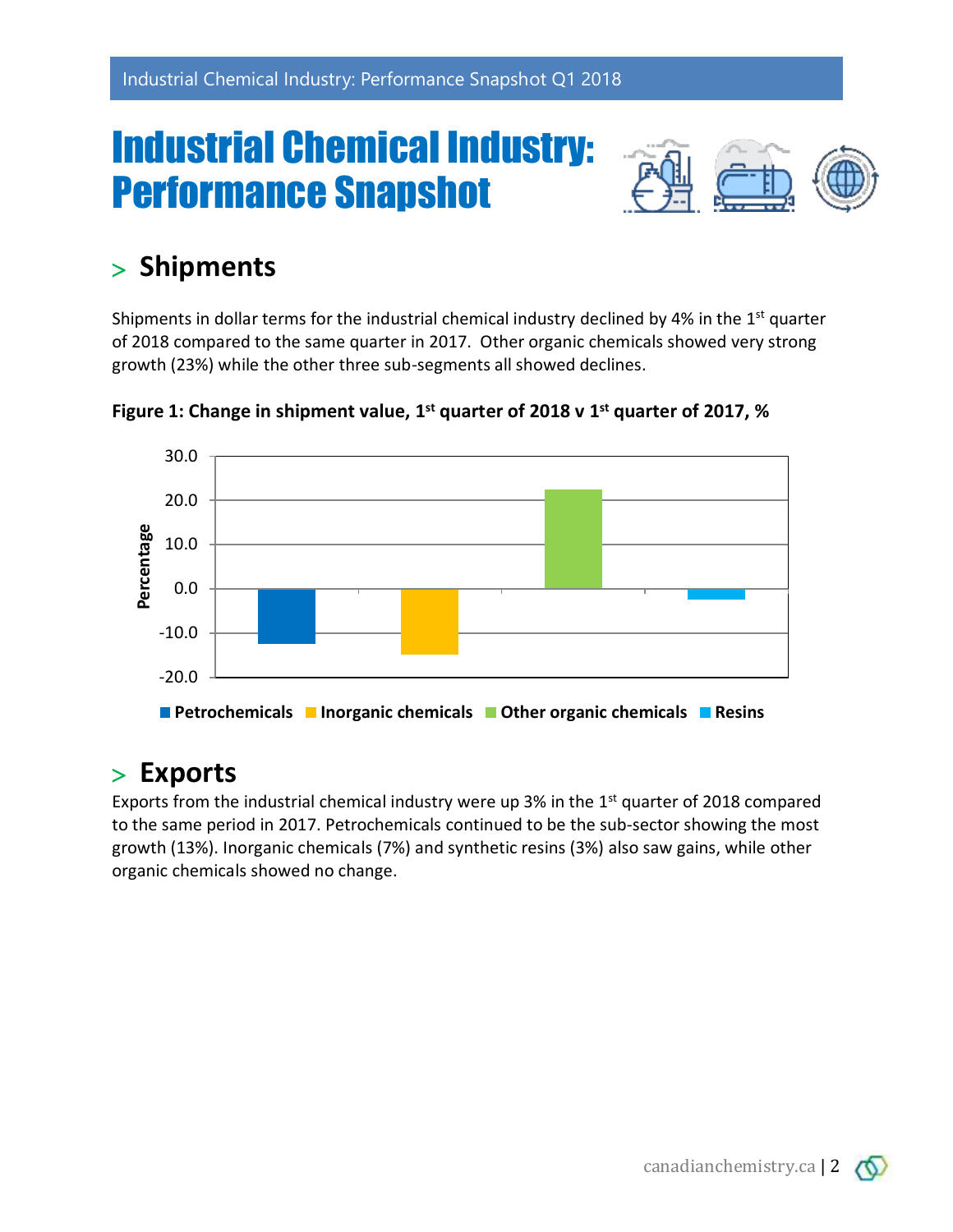#### Industrial Chemical Industry: Performance Snapshot Q1 2018



**Figure 2: Change in exports,1 st quarter 2018 v 1 st quarter 2017, %**

It is odd to see the shipment and export data being so diametrically opposite and may be a result of well publicized transportation issues experienced in the Winter months. Future revisions will likely adjust this situation.

Changes in export volumes and dollar values for specific commodities are shown in Table 1.

Within petrochemicals and resins, the trend was down for most commodities. Other organic chemicals were largely up with the value gains exceeding the volume gains showing price improvements over the year. Resins were down overall due to the large drop in polyethylene. The trends within Inorganic chemicals and specialty chemicals were mixed.

|         | Table 1: Change in exports of selected commodities, $1^{st}$ quarter 2018 v $1^{st}$ quarter |  |
|---------|----------------------------------------------------------------------------------------------|--|
| 2017, % |                                                                                              |  |

| <b>Commodity</b>      | change, tonnage<br>basis, % | change,<br>\$ basis, % |  |  |  |
|-----------------------|-----------------------------|------------------------|--|--|--|
| <b>Petrochemicals</b> |                             |                        |  |  |  |
| Propylene             | $-16$                       | 6                      |  |  |  |
| <b>Butadiene</b>      | $-19$                       | $-23$                  |  |  |  |
| Higher olefins        | -9                          | $-11$                  |  |  |  |
| Benzene               | $-54$                       | -71                    |  |  |  |
| Styrene               | $-5$                        | no chg                 |  |  |  |
| <b>Inorganics</b>     |                             |                        |  |  |  |
| Chlorine              | $-16$                       | -6                     |  |  |  |
| Hydrochloric acid     | 28                          | 101                    |  |  |  |
| Sulphuric acid        | $-16$                       | $-18$                  |  |  |  |
| Sodium hydroxide      | $-15$                       | $-18$                  |  |  |  |
| Titanium dioxide      | $-88$                       | $-77$                  |  |  |  |
| Sodium chlorate       | -9                          | $-16$                  |  |  |  |

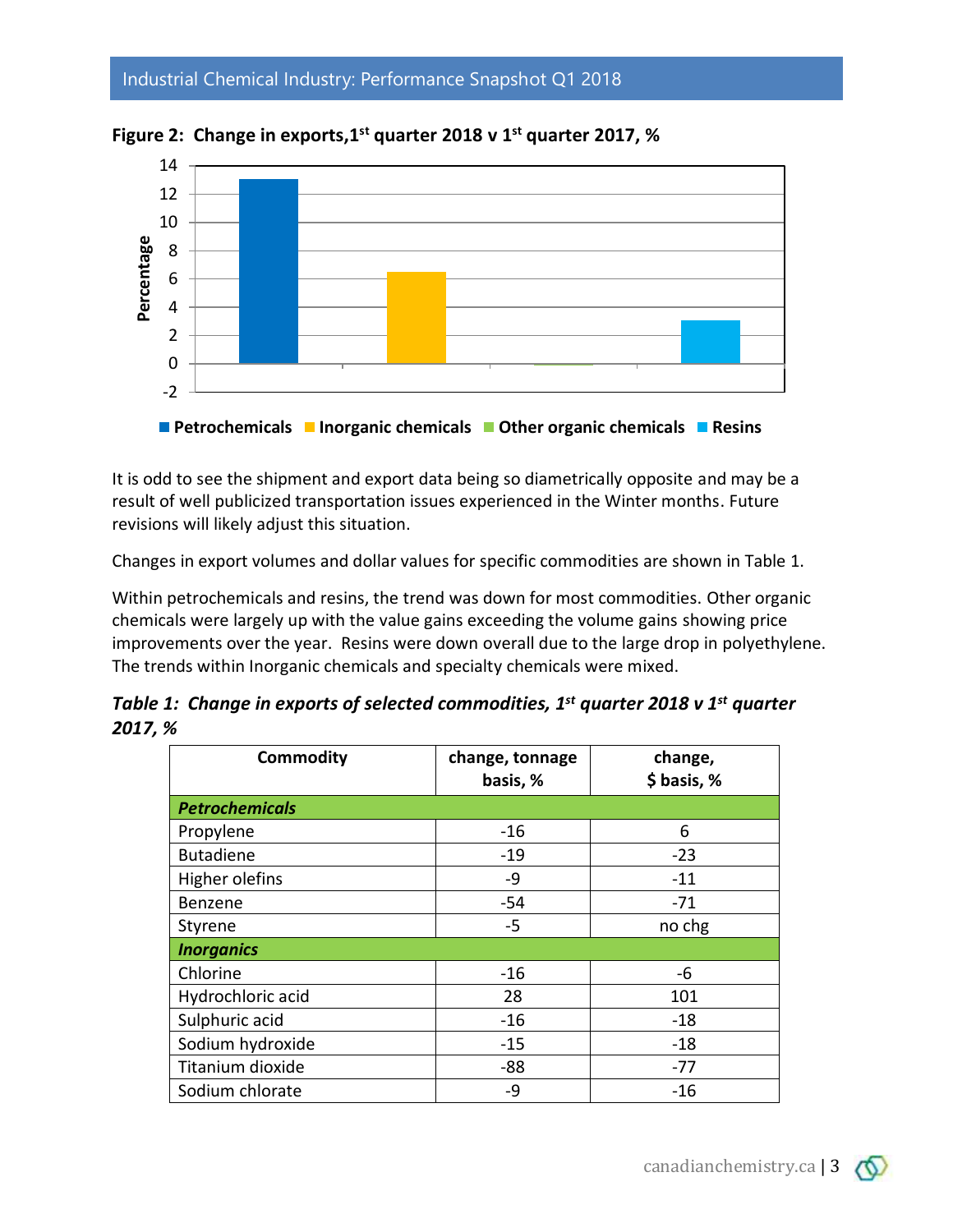#### Industrial Chemical Industry: Performance Snapshot Q1 2018

| Aluminum sulphate          | 11    | $-2$  |  |  |  |
|----------------------------|-------|-------|--|--|--|
| Sodium silicates           | -9    | $-11$ |  |  |  |
| Hydrogen peroxide          | $-4$  | -3    |  |  |  |
| <b>Other organics</b>      |       |       |  |  |  |
| Methanol                   | 96    | 96    |  |  |  |
| Isopropyl alcohol          | $-28$ | $-25$ |  |  |  |
| Ethylene glycol            | $-11$ | -6    |  |  |  |
| <b>Synthetic resins</b>    |       |       |  |  |  |
| Polyethylenes              | $-37$ | $-32$ |  |  |  |
| <b>Butyl rubbers</b>       | $-30$ | $-34$ |  |  |  |
| <b>Specialty chemicals</b> |       |       |  |  |  |
| Palmitates and stearates   | $-10$ | $-17$ |  |  |  |
| Orthophthalates            | 187   | 151   |  |  |  |
| Azo compounds              | 5     | $-24$ |  |  |  |
| Cyanine dyes               | $-2$  | $-12$ |  |  |  |
| Azo dyes                   | $-36$ | -4    |  |  |  |

## **Gross Domestic Product (GDP)**

GDP for industrial chemicals grew by 2.8% in the 1<sup>st</sup> quarter of 2018 compared the last quarter of 2017. This was the largest quarterly increase since the 3<sup>rd</sup> quarter of 2016.

**Figure 3: Quarter-over-quarter change in GDP for industrial chemicals, %**



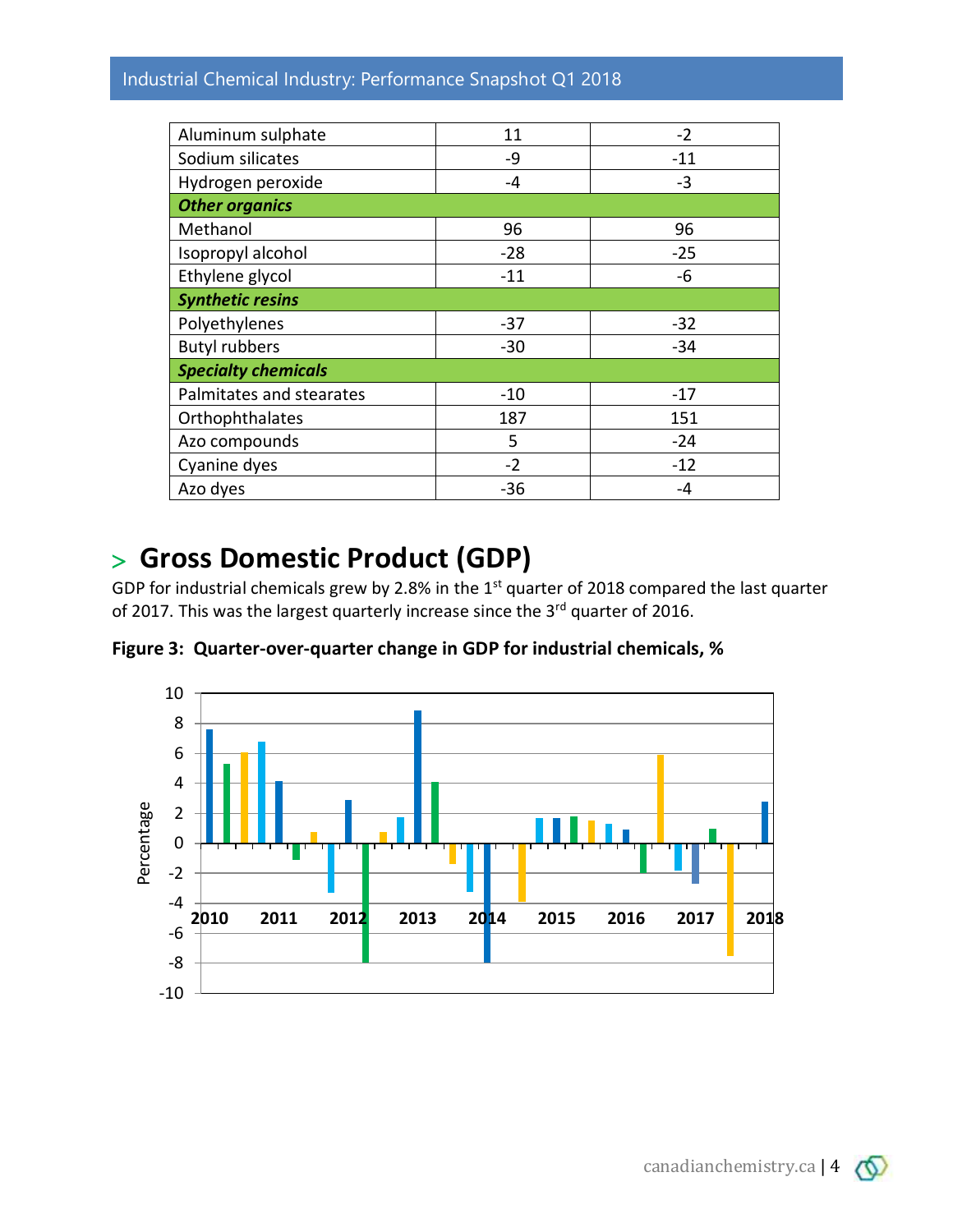### **Rail Car Shipments**

The number of rail cars used to ship industrial chemicals (Figure 4) increased 4% in the  $1<sup>st</sup>$ quarter of 2018 compared to the last quarter of 2017. This was the largest quarter-to-quarter swing since the 3<sup>rd</sup> quarter of 2016.





## **Profits**

Operating profits (Figure 5) for industrial chemicals in the 1<sup>st</sup> quarter were \$996 million, up slightly from the 4<sup>th</sup> quarter of 2017. The represented the fifth consecutive quarter profits have shown growth.

**Figure 5: Quarterly operating profits for industrial chemicals, \$ million**